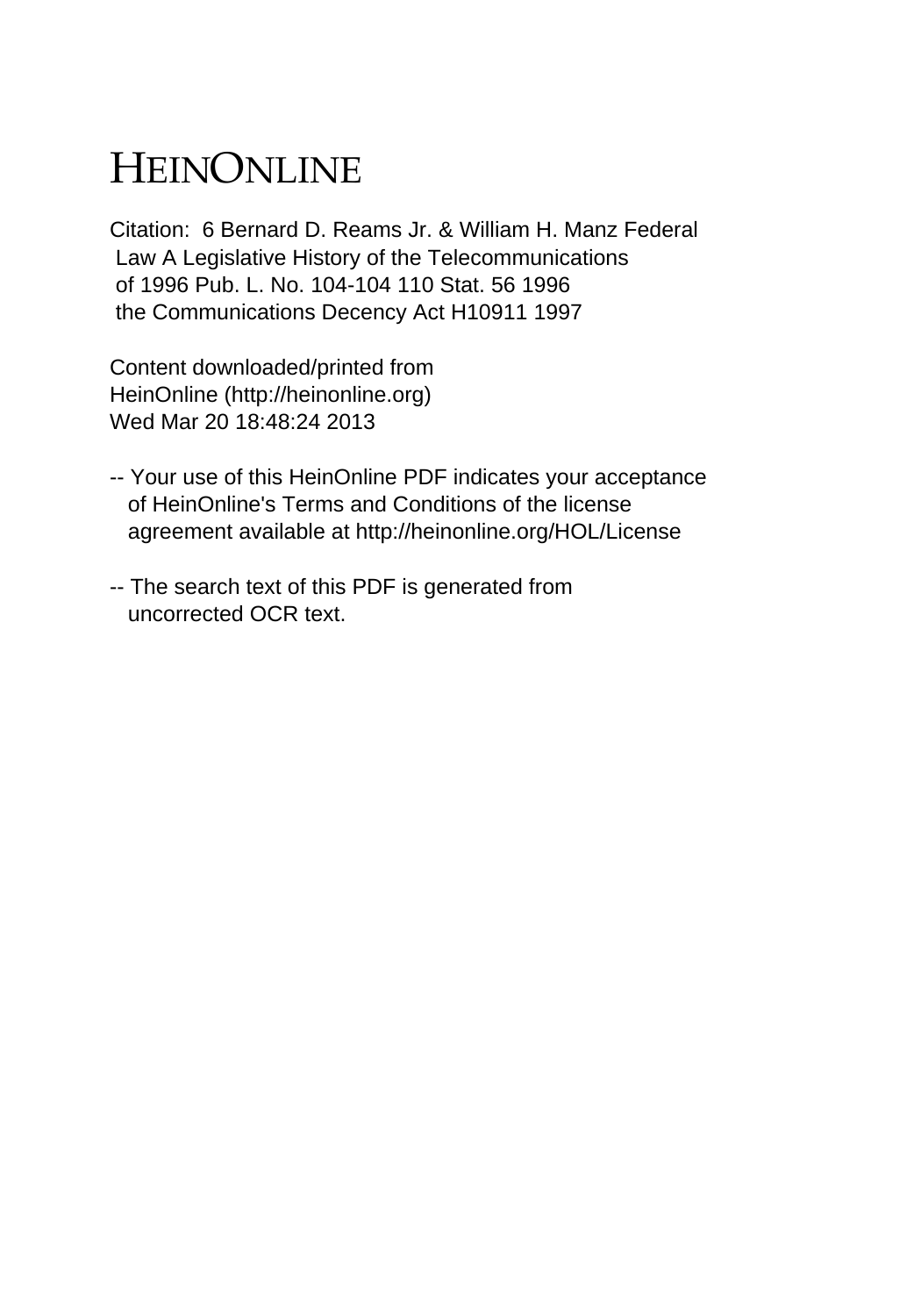**bills: H.R. 826, H.R. 1200, H.R. 1699, H.R. 1296, and H.R. 1151. The SPEAKER (Mr. Hoyga). Is there** 

objection to the request **of** the gen-temn from Maryland?

There was no objection.

REMOVAL **OF NAME OP** MEMBER **AS COSPONSOR OF** VARIOUS BILLS

Mr. GORDON. Mr. Speaker, **I ask** Inanimous consent to have my name removed from the sponsorship of the following bills: H.R. 2010, H.R. 634, H.R. 1296. H.R. **337, and** H.R. **1078.**

The SPEAKER. **Is** there objection to the request **of** the gentleman from Ten- nesse?

There was no objection.

**INTRODUCTION OF** H.R. **306. 'THE** ANTITRUST REFORM ACT OF 1993

(Mr. BROOKS **asked** and was given permission to address the House for **1** minute and to revise and extend his re**marks.)**

Mr. BROOKS. **\*** Mr. Speaker, **18** months ago. **I** introduced legislation (H.R. 509) in the **102d** Congress that was designed to establish a broad-based competition policy to guide this *Na*tion's telecommunications industry into the 21st century. At that time. there **wu** fragmented policy orienta-tion in the courts, throughout the enforcement agencies, and in the Halls of<br>Congress. Piecemeal, one sided solutions seemed to be the easy and preavoid the hard decisions needed to formulate **a** comprehensive approach for **all** sectors of the industry. Having watched the confusion in **all** branches of Government. **I** finally reached the decision that it was time to change the dynamic and **I** think that last year's ef- 'fort made **a** real difference in serving notice that change was on the way.

And much has changed since I intro-<br>duced H.R. 5096. Tonight-as the first session of the **103d** Congress moves **rapidly** to adJournment-I am pleased to be introducing-with my good friend,<br>Chairman JOHN DINGELL-compre-Chairman John Divoril compre-<br>hensive telecommunications legisla-<br>tion to spur competition and accelerate tion to **spur** competition **and** accelerate innovation In what may **be** our most critical strategic industry. The **legisla-**tion (H.R. **3826)** obviously builds upon my antitrust legislative effort last hear **but** expands its reach to encom- **pass** legitimate **and** vital communications policy concerns as well.

Many thought this moment would **.ot** come. The naysayers were fond **of** predicting that two committee chair-<br>men, who both believe in and strongly men, who both believe in and strongly<br>defended their jurisdictional interests,<br>would never be able to fashion a prod-<br>ut together. Some may have even<br>hoped that jurisdictional gridlock<br>would win out as it has so often in t would win out as it has so often in the past-so that anarchy in the markets would not **be** replaced **by** the larger vision of what **Is** needed to keep telecommunicattons the **prized** Industry that it **Is. I am happy to say** that our

mutual interests and **deep** concern for this vital Industry transcended **all** other concerns.

**The** Brooks-Dltgel legislation establishes a blueprint of the **all** important transition to **a** new State for all mar**ket** sectors will **be** opened up to robust competition, with the added benefits or better products and services **at lower prices. In** the process. however, **we** cannot allow small- and mid-else niche player-who have made this industry such a diverse and innovative one In the past decade--to **fail by** the wayside. Similarly, our national Interest **Is** not served **by** unreasonably restricting **new** entrants to use their demonstrated **skills and** resources In furthering the technological revolution provided competitive entry and public Interest concerns **are** met.

When the next session comes, you can **be assured** that two chairmen **are** going to be moving together to have this legislation proceed with **all due speed** through the legislation **process.**

-PINTRODUCTION **OF** H.R. **3626**

(Mr. **DINGELL asked** and was given permission to address the House for **1** minute.)

Mr. **DINOELL.** Mr. Speaker, **I** am pleased **and** honored to join my good **fliend. JACK** BROOS. In the introduction of H.R. **368. This** is Important **leg**islation that creates a process for phas-<br>ing out the Modification of Final Judg-Ing out the Modification of Final Judg- ment **CPFJ]** that governs much of the behavior of the Bell Operating Co.'s.

**This** legislation is important for many reasons. First. it will affect virtually every American. It will **help** to ensure that America's telecommunications companies retain their world leadership, and will usher In a *new* age of telecommunlcatione services that will improve the quality of **life** for everyone.

Second. it **is** Important because, with the enactment of this legislation. Congress will reclaim ito rightful role in formulating telecommunications pol-icy. For the last **10** years. **U.S.** District Judge Harold Green has regulated the Bell Co.'s, and the extent to which they<br>are able to freely and fairly compete in the telecommunications marketplace. This legislation will change **all** that.

Finally, it **is** important because it demonstrates that this institution works,-and works well. This **bill** represents **a** compromise among many **dif**ferent perspectives and Interests, as many people **of** good will worked to-gether to craft a balanced policy.

Since the negotiations that resulted In this legislation were only completed **a** short time ago, we do not yet have **a summary** of its provisions. That will come tomorrow. But **I** would like **to say a** few words of gratitude about the people who contributed to this legislation.

First among these is JACK BROOKS. **JACK** and **I** come at this debate **from** opposite **poles.** It **Is** my belief that the Bell **Co.'s** should **be freed** of the **MFJ** **restraints.** By contrast, last **year JACK** introduced H.R. 5096, which was vigoroualy opposed **by** the Bells and many **of** their **allies.**

Yet **JACK** and **I** both understand that the only **way** that **compre..asive** legislation can move through **this** institution **is** for balances to be struck; for compromises to be reached, and for **op**ponents to work with each other. That **Is what** we have done, and that is the reason that we are able to join together today and introduce **this** bill. It. **is not a bill** that I would **have** crafted; it **is** not a bill that **JACX** would have authored. But It **is a** compromise that **we** can both support, and I have enor**mous** respect for **JACX's** willingness to compromise and work together with me so that we could resolve our **dif**ferences and Introduce this **bill.**

**I** would also **like** to thank our **col**league, ED MARKET, the chairman of the Commerce Committee's *\_\_Sub-*<br>committee on Telecommunications and Finance. Chairman MARKEY has built an impressive record on the need to reform our Nation's telecommunications **laws, and has today** introduced legislation to accomplish much **of** what **needs** to be done.

In addition, our colleague. **BILLY** TAUZIN has worked closely with me for many years to rationalize the application **of** the **MFJ** restrictions. **I** know he'. will continue to contribute to this process as H.R. **3628** moves through the legislative process.

Finally, I would also **like** to thank my good friend and colleagues on the Energy and Commerce Committee, Just SLATTERY. JDI has led the effort to permit the Bell **Co.'s** to manufacture telecommunications equipment, and has worked closely with the Communica-tions Workers. the **mEW.** and the **Bell** Co.'s themselves. **In** addition, he **has** also succeeded In working with the **dis**abled community to ensure that netwurk developments and advances in equipment technology are accessible to those with disabilities, so that they may be full participants in the information **age.**

Mr. Speaker. the legislation my good friend, **JACX** BRoos and **I are** introduoing will, **I** suspect, be **of** considerable interest to the Members when we return next January. We will be furnish-Ing more comprehensive summaries and explanations of the **bill** in the com-Ing days. But **I** wanted to take this opportunity **to** thank **JACK** and **all** of our other colleagues who have assistedeach in different ways-in the production **of** this legislation. We have succeeded in crafting **a balanced bill,** and it is my intention to bring the bill before the full House for a vote early in the next session.

H **10911**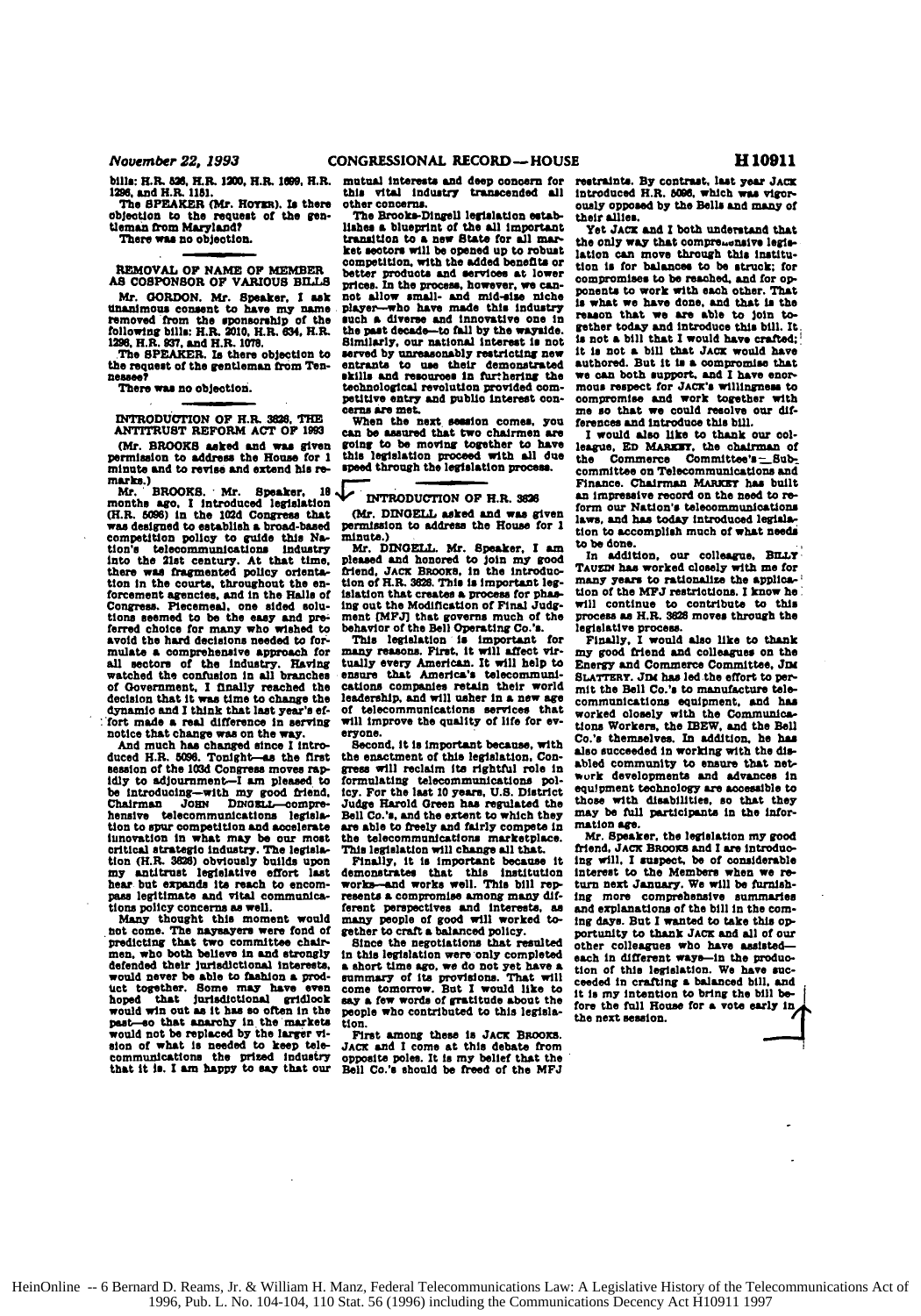HeinOnline -- 6 Bernard D. Reams, Jr. & William H. Manz, Federal Telecommunications Law: A Legislative History of the Telecommunications Act of 1996, Pub. L. No. 104-104, 110 Stat. 56 (1996) including the Communications Decency Act [lxxxix] 1997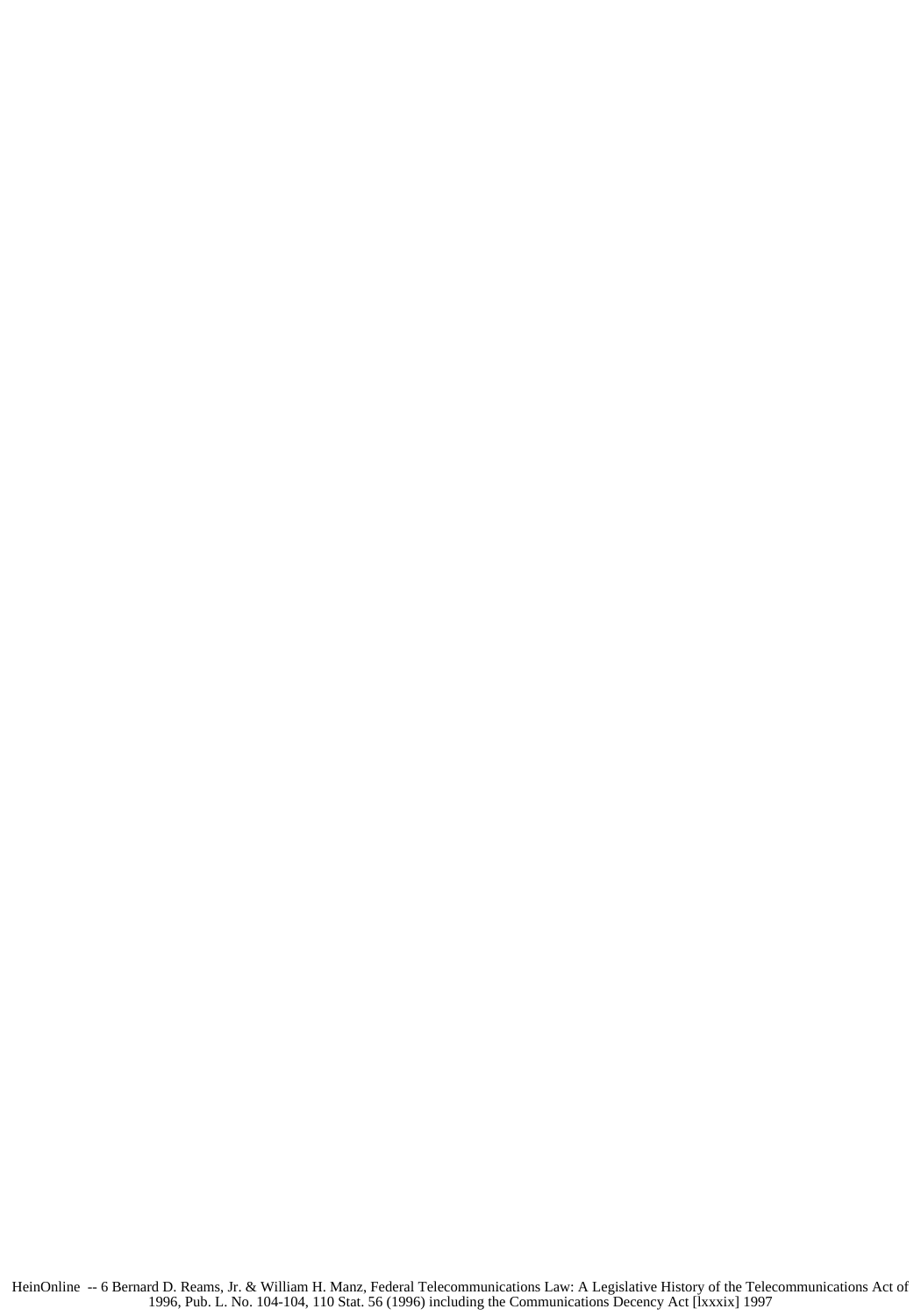Document No. 145

 $\sim 10^{-11}$ 

 $\ddot{\phantom{0}}$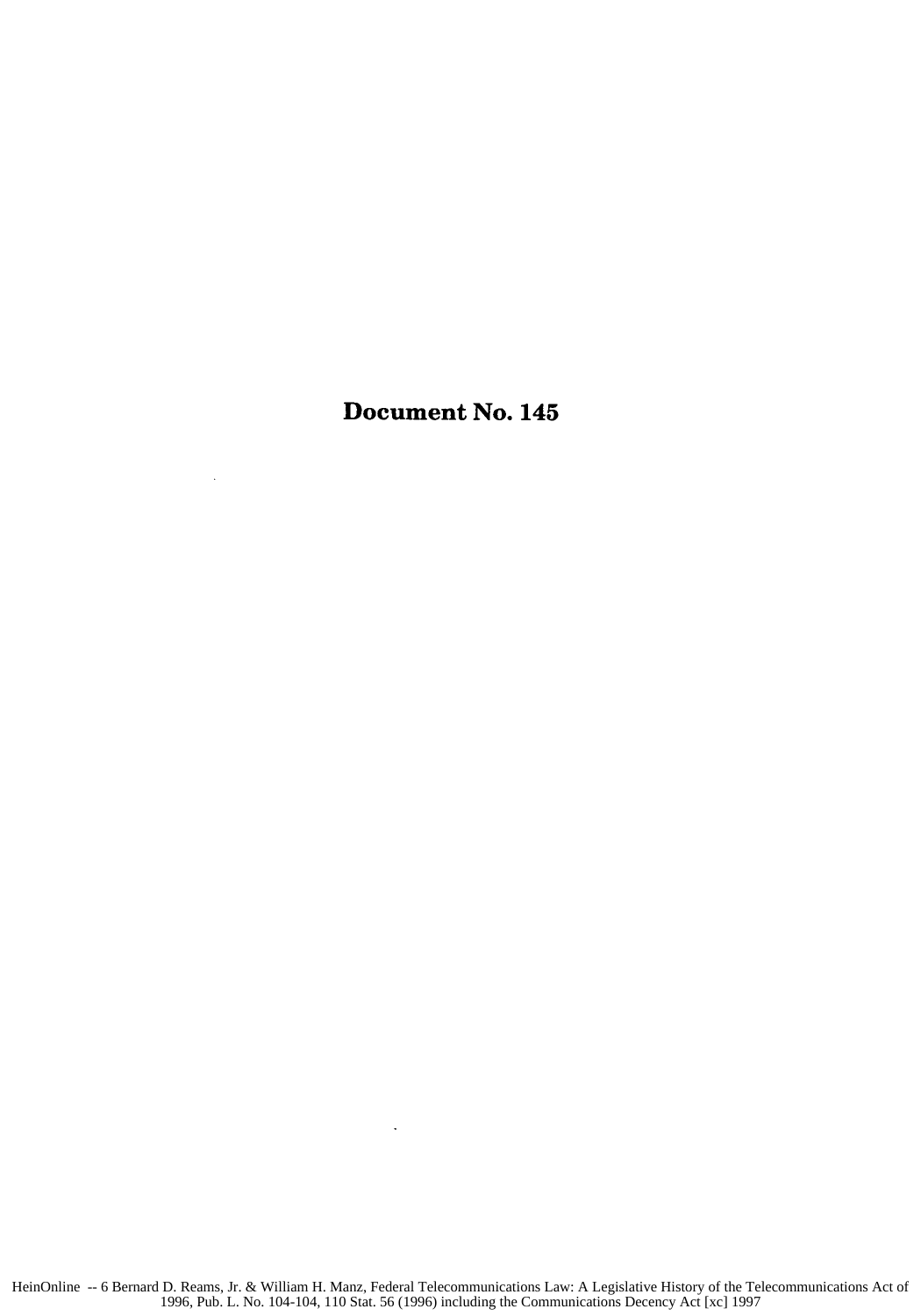HeinOnline -- 6 Bernard D. Reams, Jr. & William H. Manz, Federal Telecommunications Law: A Legislative History of the Telecommunications Act of 1996, Pub. L. No. 104-104, 110 Stat. 56 (1996) including the Communications Decency Act [xci] 1997

 $\sim$